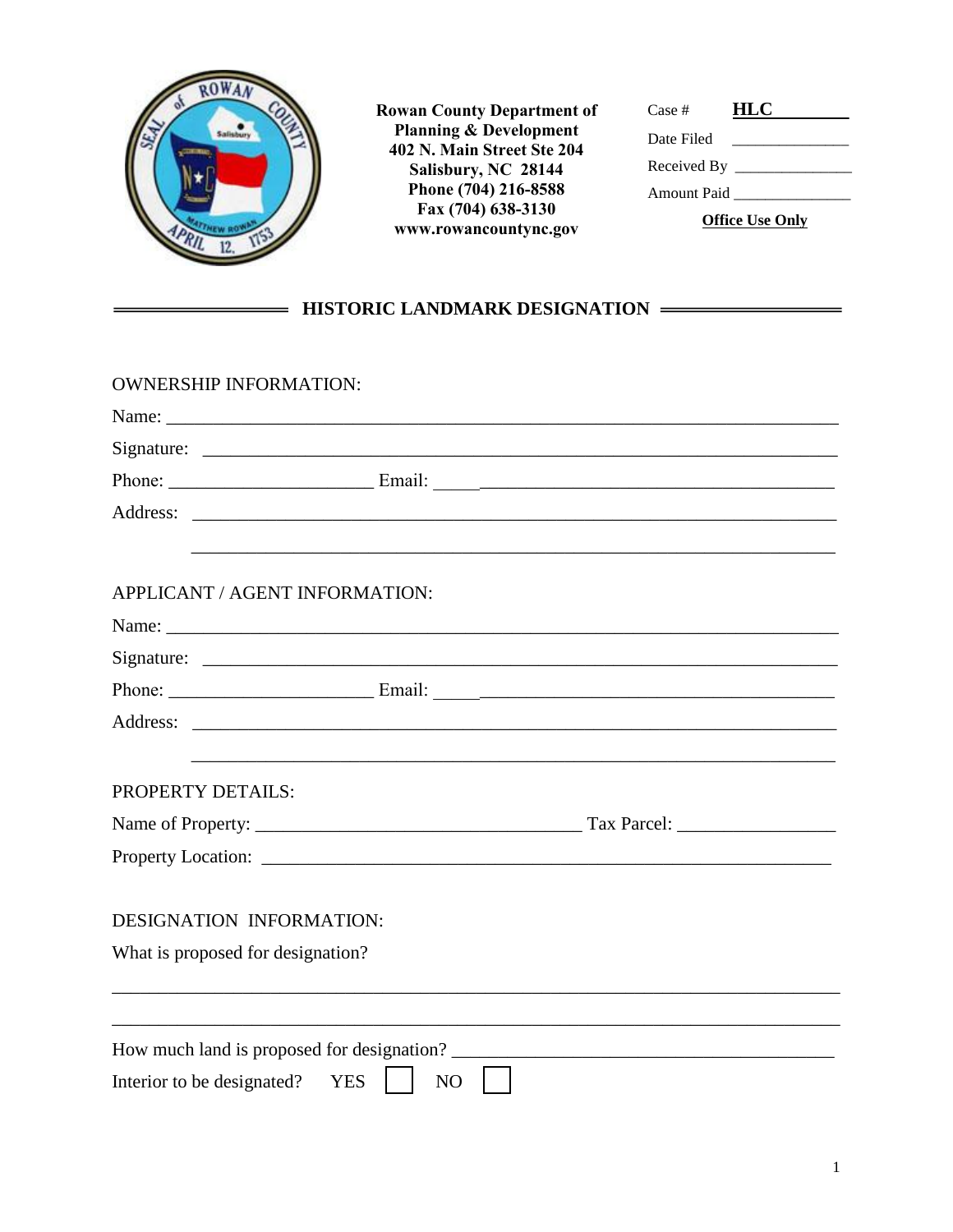## **PLEASE COMPLETE THE FOLLOWING INFORMATION ON SEPARATE SHEETS:**

- $\triangleright$  When was the structure erected? For Whom? (If you don't know the exact date, please give a general time frame.) Have there been additions or modifications? If so, describe and give dates.
- $\triangleright$  Do you know the names of any of the craftsmen who worked on the structure (i.e., architects, carpenters, contractors, landscape designers, etc.)? Do any architect's plans or building accounts exist? Where?
- $\triangleright$  Do you have any old photographs of the structure? If so, do you know the dates of the photographs?
- $\triangleright$  How has the building been passed down through the years, from whom to whom (i.e. a quick chain of title)?
- $\triangleright$  What was the structure's original use, if different from today? Has the building ever been moved? List the sources of your information.
- $\triangleright$  What is the significance of this property? (Please be specific and to the point) Include a list of sources for your information.
- $\triangleright$  Describe the architecture and present condition of the structure, also including any outbuildings or other appurtenant features to be included in the designation. If the property has been restored, what were the dates of restoration? Was the restoration done under the supervision of any historic preservation organization? If the property has not been restored, is any restoration planned for the property?
- $\triangleright$  Is the property listed in any existing architectural or historical survey (i.e. the National Register of Historic Places)? If so, please give the title and date of the listing.

## **IN ADDITION TO THE WRITTEN APPLICATION, THE FOLLOWING MATERIALS MUST BE SUBMITTED SIMULTANEOUSLY:**

- $\triangleright$  Digital color images showing all sides of the main structure and any outbuildings (may include architectural details, interior and exterior, which add to the property's significance).
- $\triangleright$  A tax map showing the location of the property, including any buildings and appurtenant features.

(Note: Please label all above materials.)